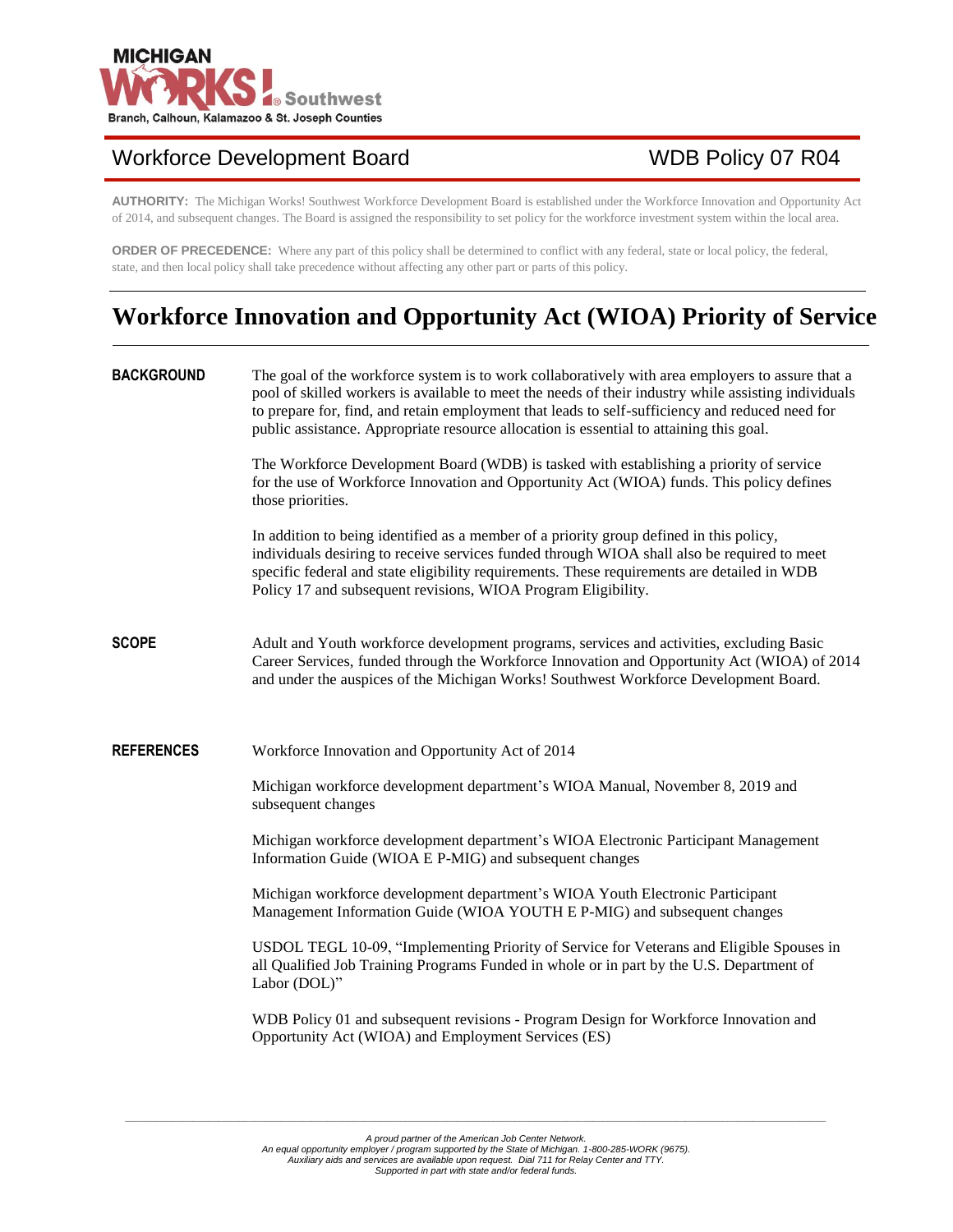WDB Policy 17 and subsequent revisions - WIOA Program Eligibility

WDB Policy 28 and subsequent revisions - Priority of Service to Veterans

**DEFINITIONS** *Basic Skills Deficiency* - includes individuals who meet the following criteria: Youth who have English reading, writing, or computing skills at or below the  $8<sup>th</sup>$  grade level on a generally accepted standardized test

#### **OR**

A youth or adult who is unable to compute or solve problems, read, write or speak English at a level necessary to function on the job, or in the individual's family or in society. Locally this definition will include those who score below the  $8<sup>th</sup>$  grade level on a generally accepted standardized test, individuals who have lost employment due to their inability to read, write, compute or speak English at a level required by the employer, or those who have been unable to pass pre-employment assessments due to their inability to read, write, compute or speak English at a level that met the employer's requirements.

*Low Income* - is a statutory definition and includes individuals whose personal and or family circumstances place them in one of the following categories:

- a. Receives or is a member of a family that during the past six months, received assistance through the Supplemental Nutrition Assistance Program (food stamps), Temporary Assistance to Needy Families (TANF), Refugee Assistance, Supplemental Security Income (SSI), or state or local income based public assistance.
- b. Receives an income or is a member of a family whose total family income for the six-month period prior to application that, in relation to family size, does not exceed the higher of the poverty level (for the equivalent period of time) or 70% of the lower living standard income level (LLSIL). The Michigan Works! Southwest area will use the poverty level guidelines for Metropolitan Areas issued and updated annually by the U.S. Department of Health and Human Services. These updated guidelines will be included in the Michigan workforce development department's WIOA Electronic Participant Management Information Guide (E P-MIG).
- c. Qualifies as a homeless individual.
- d. Is a youth who receives or is eligible to receive free or reduced-price lunch through the federal school lunch act.
- e. Is a foster child on whose behalf state or local government payments are made.
- f. Is an individual with a disability whose own income meets the income requirements for a family size of one but who is a member of a family whose income does not meet such requirements.

*Self-Sufficiency* - for services where income is an eligibility criterion, the **locally-defined** definition for self-sufficiency is income, based on family size, of at least 150% of Metropolitan Area poverty guidelines. For services where dislocation from employment is an eligibility criterion, the locally-defined definition for self-sufficiency is defined as wages that are at least 80% of their wage at the time of dislocation.

### **POLICY**

- I. Priority of Service for Use of WIOA Funds
	- A. In the Michigan Works! Southwest area, the priority groups to receive individualized career and training services using WIOA Adult funds will be recipients of public assistance, low-income individuals, and/or individuals who are basic skills deficient. Services provided using WIOA Dislocated Workers shall not be held to this priority.

*An equal opportunity employer / program supported by the State of Michigan. 1-800-285-WORK (9675). Auxiliary aids and services are available upon request. Dial 711 for Relay Center and TTY.*

*Supported in part with state and/or federal funds.*

*\_\_\_\_\_\_\_\_\_\_\_\_\_\_\_\_\_\_\_\_\_\_\_\_\_\_\_\_\_\_\_\_\_\_\_\_\_\_\_\_\_\_\_\_\_\_\_\_\_\_\_\_\_\_\_\_\_\_\_\_\_\_\_\_\_\_\_\_\_\_\_\_\_\_\_\_\_\_\_\_\_\_\_\_\_\_\_\_\_\_\_\_\_\_\_\_\_\_\_\_\_\_\_\_\_\_\_\_\_\_\_\_\_\_\_\_\_\_\_\_\_\_\_\_\_\_\_\_\_\_\_\_\_\_\_\_\_\_\_\_*

*A proud partner of the American Job Center Network.*